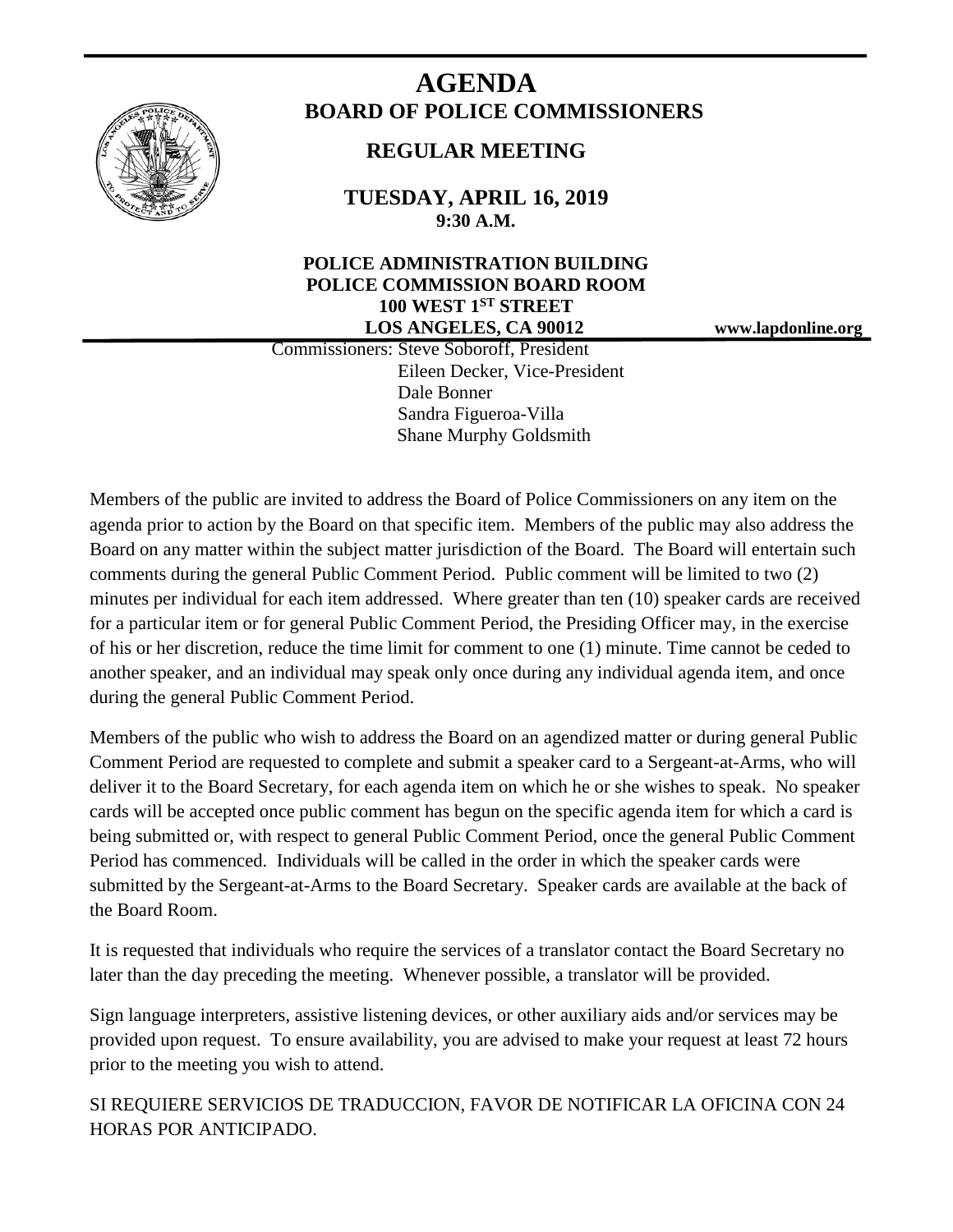#### **1. CONSENT AGENDA ITEMS**

A. DEPARTMENT'S REPORT, dated April 11, 2019, relative the donation of 160 Tac-Ops Pistols, valued at \$276,952.00, from Sig Sauer, Incorporated, for the benefit of the Metropolitan Division's Special Weapons and Tactics (SWAT) team, as set forth.

[\[BPC #19-0098\]](http://www.lapdpolicecom.lacity.org/041619/BPC_19-0098.pdf)

RECEIVE the Department's report and TRANSMIT to the Mayor and City Council for acceptance.

B. DEPARTMENT'S REPORT, dated April 11, 2019, relative to a monetary donation in the amount of \$1,500.00, from the Los Angeles Police Foundation, to be used to pay for food, beverages and awards for the 2019 Annual Employee Appreciation Luncheon, for the benefit of Harbor Division, as set forth. **IBPC #19-0099** 

Recommendation(s) for Board action:

APPROVE the Department's report and ACCEPT the donation.

C. DEPARTMENT'S REPORT, dated April 15, 2019, relative to the donation of a Covert Track Service annual renewal fee, valued at \$1,200.00, from the Los Angeles Police Foundation, for the benefit of Harbor Area, as set forth. **[\[BPC #19-0100\]](http://www.lapdpolicecom.lacity.org/041619/BPC_19-0100.pdf)** 

Recommendation(s) for Board action:

APPROVE the Department's report and ACCEPT the donation.

D. DEPARTMENT'S REPORT, dated April 15, 2019, relative to a monetary donation in the amount of \$3,300.00, from the Los Angeles Police Foundation, to be used to pay for costs associated with the Baker to Vegas relay race, for the benefit of Southeast Area, as set forth. **IBPC #19-01011** 

Recommendation(s) for Board action:

APPROVE the Department's report and ACCEPT the donation.

E. DEPARTMENT'S REPORT, dated April 9, 2019, relative to the Destruction of Obsolete Original Records for Hollenbeck Area, as set forth. [\[BPC #19-0102\]](http://www.lapdpolicecom.lacity.org/041619/BPC_19-0102.pdf)

Recommendation(s) for Board action:

APPROVE the Department's report and TRANSMIT to the City Clerk, Records Management Officer.

F. DEPARTMENT'S REPORT, dated April 9, 2019, relative to the Destruction of Obsolete Original Records for Central Area, as set forth. [\[BPC #19-0103\]](http://www.lapdpolicecom.lacity.org/041619/BPC_19-0103.pdf)

Recommendation(s) for Board action:

APPROVE the Department's report and TRANSMIT to the City Clerk, Records Management Officer.